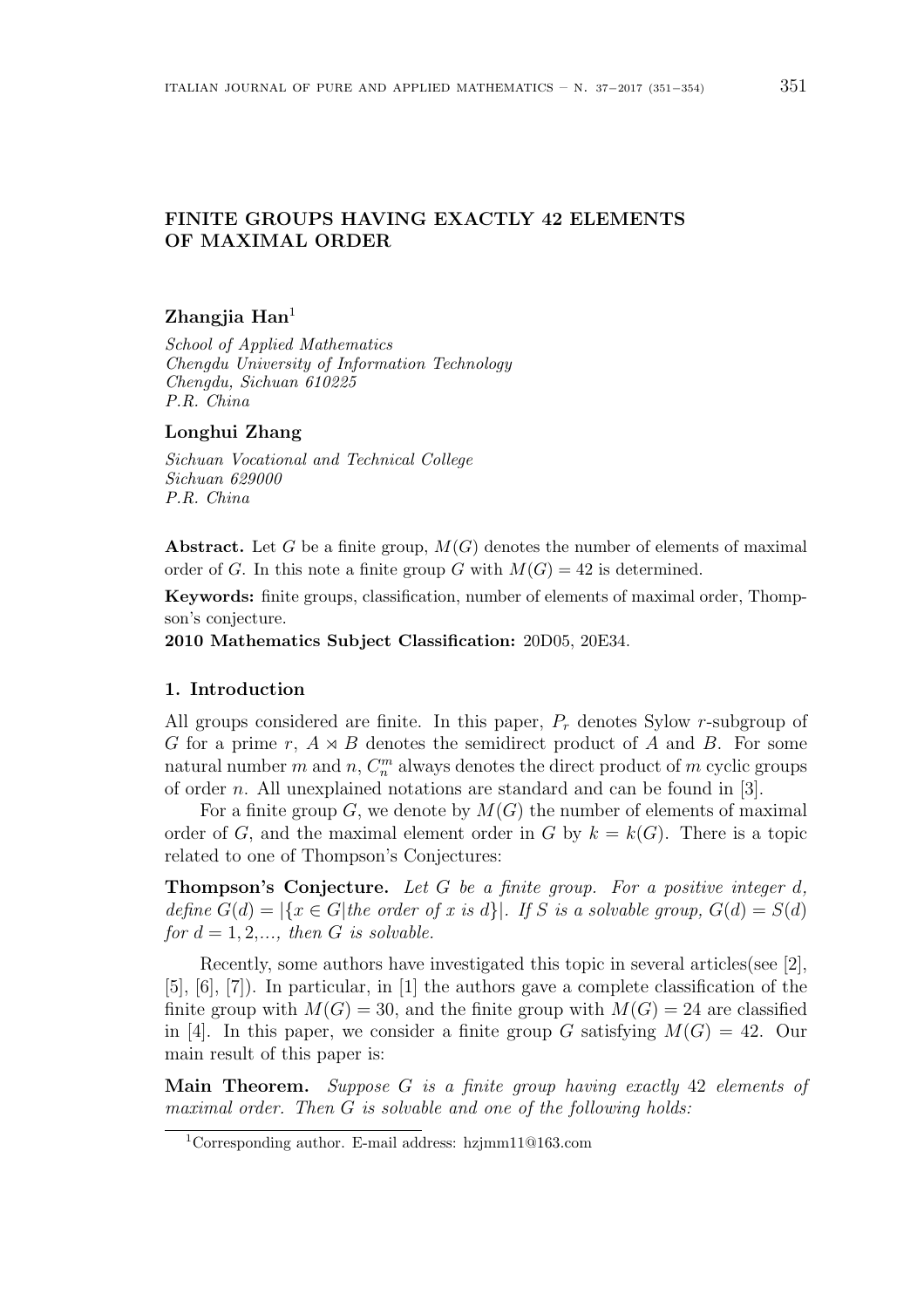- (1) *if*  $k = 6$ *, then*  $|G| = 2^{\alpha} \cdot 3^{\beta}$ *, where*  $2 \le \alpha \le 7$  *and*  $1 \le \beta \le 5$ *;*
- (2) *if*  $k = 14$ *, then one of the following holds:* (I)  $G = C_2^3 \times C_7$  or  $G = (C_2^3 \times C_7) \rtimes C_6$ ;  $\overline{\text{C}}[I] \ |G| = \overline{2}^{\alpha} \cdot 3^{\beta} \cdot 7$ , where  $2 \leq \alpha \leq 4$  and  $1 \leq \beta \leq 2$ ;
- (3) *if*  $k = 18$ ,  $|G| = 2^{\alpha} \cdot 3^{\beta}$ , where  $1 \leq \alpha \leq 4$  and  $2 \leq \beta \leq 4$ ;
- (4) *if*  $k \in \{43, 49, 86, 98\}$ , then  $C_G(x) = \langle x \rangle \leq G$ . Therefore,  $G/C_G(x) \leq Aut(C_k)$ , where  $o(x) = k$ .

By the above theorem, we have:

**Corollary.** *Thompson's Conjecture holds if G has exactly* 42 *elements of maximal order.*

### **2. Preliminaries**

The following lemma reveals the relationship of *M*(*G*) and *k*.

**Lemma 2.1** [7, Lemma 1] *Suppose G has exactly n cyclic subgroups of order l, then the number of elements of order l* (denoted by  $n_l(G)$ ) is  $n_l(G) = n\phi(l)$ , where *ϕ*(*l*) *is the Euler function of l. In particular, if n denotes the number of cyclic subgroups of G of maximal order k, then*  $M(G) = n\phi(k)$ *.* 

By the above lemma, we have:

**Lemma 2.2** *If*  $M(G) = 42$  *and k is maximal element order of G, then possible values of n*, *k* and  $\phi(k)$  are given in following table:

| $\boldsymbol{n}$ | $\phi(k)$      | k.             |
|------------------|----------------|----------------|
| 42               |                | $\overline{2}$ |
| 21               | $\overline{2}$ | 3, 4, 6        |
| 14               | 3              | null           |
| 7                | 6              | 7, 14, 18      |
| 6                | 7              | null           |
| $\overline{3}$   | 14             | null           |
| $\overline{2}$   | 21             | null           |
|                  | 42             | 43, 49, 86, 98 |

In proving our main theorem, the following two results will be frequently used.

**Lemma 2.3** [1, Lemma 6] *If k is prime, and the number of elements of maximal order*  $k$  *is*  $m$ , *then*  $k$  *divides*  $m + 1$ .

**Lemma 2.4** [1, Lemma 8] *If the number of elements of maximal order k is m, then there exists a positive integer*  $\alpha$  *such that*  $|G|$  *divides*  $mk^{\alpha}$ *.* 

**Lemma 2.5** [6, Lemma 2.5] *Let*  $P$  *be a p-group with order*  $p<sup>t</sup>$ , where  $p$  *is a prime, and t is a positive integer. Suppose*  $b \in Z(P)$ *, where*  $o(b) = p^u = k$  *with u a positive integer. Then P has at least*  $(p-1)p^{t-1}$  *elements of order k.*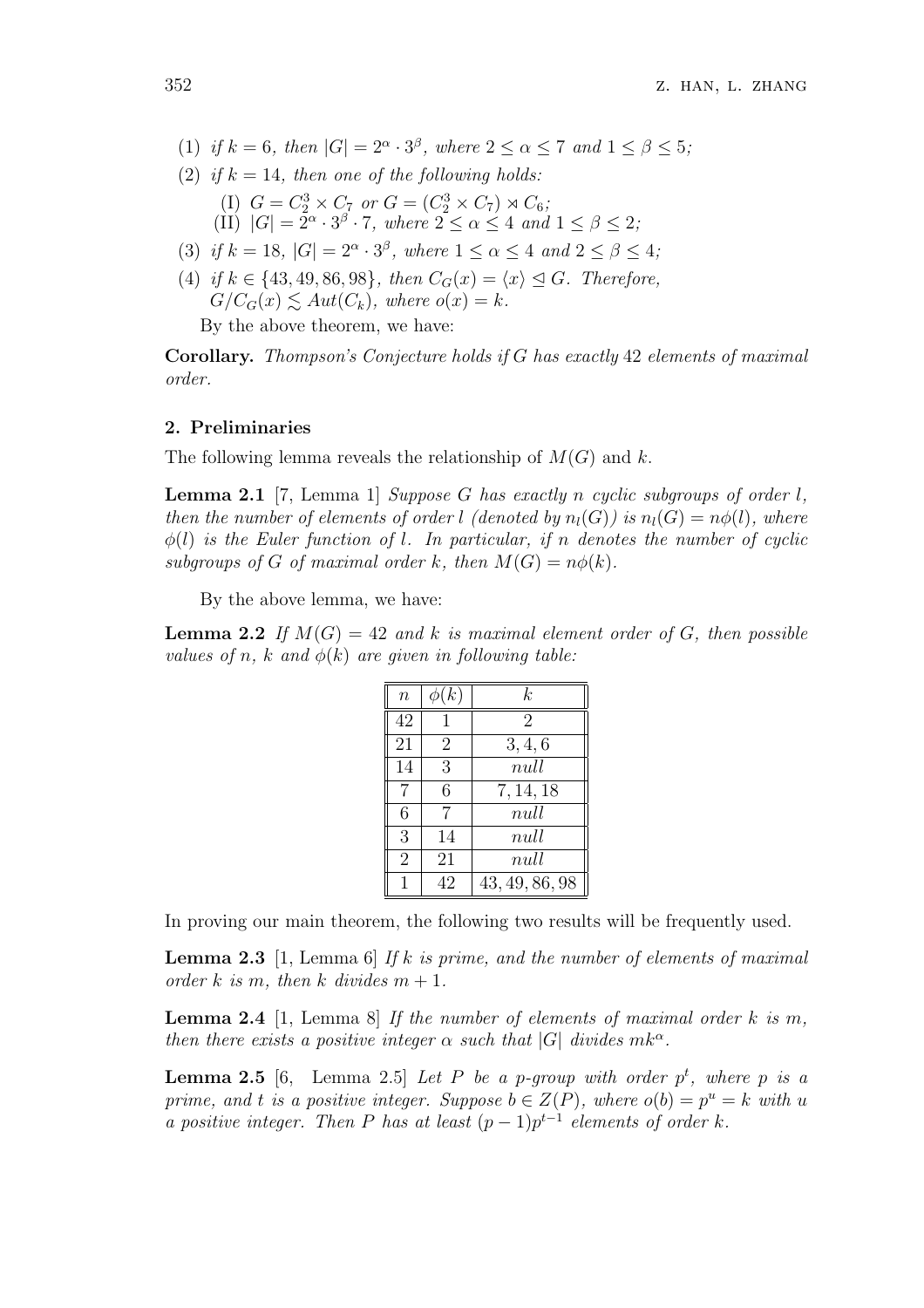### **3. Proof of Main Theorem**

By the hypothesis  $M(G) = 42$ , then  $k \neq 2, 3, 7, 43$  by [1, Lemma 6], and  $k \neq 4$ by [1, Corollary 2]. In the following we prove our theorem case by case for the remaining possible values of *k*.

**Case 1.**  $k = 6$ . In this case  $|G| = 2^{\alpha}3^{\beta}$ , where  $\alpha > 0$  and  $\beta > 0$  by Lemma 2.4. Let *x* be an element of order 6. Then  $|C_G(\langle x \rangle)| = 2^u \cdot 3^v$ . Since there exists no element of order 9 or 4 in  $C_G(x)$ , we have  $v \leq 3$  and  $u \leq 4$  by  $M(G) = 42$ . Since *G* has exactly 21 cyclic subgroups of order 6, we have  $|G : N_G(\langle x \rangle)| =$ 1*,* 2*,* 3*,* 4*,* 6*,* 8*,* 9*,* 12*,* 16 or 18. If there is an element *y* of order 6 in *G* such that  $|G: N_G(\langle y \rangle)| = 12, 16$  or 18, then there exists another element *z* of order 6 in *G* such that  $|G: N_G(\langle z \rangle)| = 1, 2, 3, 4, 8$  or 9. That is to say, *G* always has an element *x* of order 6 such that  $|G : N_G(\langle x \rangle)| = 1, 2, 3, 4, 8$  or 9. Therefore  $|G| |2^7 \cdot 3^5$  since  $|G| = |G:N_G(\langle x \rangle)| \cdot |N_G(\langle x \rangle):C_G(\langle x \rangle)| \cdot |C_G(\langle x \rangle)|$ . Thus (1) follows.

**Case 2.**  $k = 14$ . By Lemma 2.4, we may assume that  $|G| = 2^{\alpha} \cdot 3^{\beta} \cdot 7^{\gamma}$ , where  $\alpha, \gamma > 0$  and  $\beta = 0$  or 1. Let *x* be an element of order 14. Then  $|C_G(\langle x \rangle)| = 2^u \cdot 7^v$ . Since there exists no element of order 49 or 4 in  $C_G(x)$ , we have  $v = 1$  and  $u \leq 3$ by Lemma 2.5. Since *G* has exactly 7 cyclic subgroups of order 14, we have  $|G: N_G(\langle x \rangle)| = 1, 2, 3, 4, 6$  or 7. If there is an element *y* of order 14 in *G* such that  $|G: N_G(\langle y \rangle)| = 2, 4$  or 6, then there exists another element *z* of order 14 in *G* such that  $|G: N_G(\langle z \rangle)| = 1$  or 3. That is to say, G always has an element x of order 6 such that  $|G: N_G(\langle x \rangle)| = 1, 3$  or 7. If there exists an element *a* of order 14 in *G* satisfies  $|G: N_G(\langle a \rangle)| = 1$ , then  $\langle a \rangle$  is normal in *G*, and hence  $\langle a^7 \rangle$  lies in  $Z(G)$ , the center of *G* and  $\langle a^2 \rangle$  is normal in *G*, which implies that  $P_7$ , the Sylow 7-subgroup of *G* is normal in *G* and is of order 7. Thus all elements of order 14 lie in  $C_G(a)$ and hence  $C_G(a) = C_2^3 \times C_7$ . Since  $N_G(\langle a \rangle)/C_G(\langle a \rangle) \leq C_6$ , we have  $G = C_2^3 \times C_7$ or  $G = (C_2^3 \times C_7) \rtimes C_6$ . Thus (2) follows. If there exists an element *a* of order 14 in *G* satisfies  $|G : N_G(\langle a \rangle)| = 3$ , then we get  $|G| = 2^{\alpha} \cdot 3^{\beta} \cdot 7$ , where  $2 \le \alpha \le 4$ and  $1 \leq \beta \leq 2$  since  $|G| = |G : N_G(\langle a \rangle)| \cdot |N_G(\langle a \rangle) : C_G(\langle a \rangle)| \cdot |C_G(\langle a \rangle)|$ . Thus (2) follows.If there exists an element *a* of order 14 in *G* satisfies  $|G : N_G(\langle a \rangle)| = 7$ , then  $|P_7| = 7^2$ , a contradiction to [1, Lemma 7].

**Case 3.**  $k = 18$ . By Lemma 2.4, we may assume that  $|G| = 2^{\alpha} \cdot 3^{\beta} \cdot 7^{\gamma}$ , where  $\alpha, \beta > 0$  and  $\gamma = 0$  or 1. If  $\gamma = 0$ , then *G* is a  $\{2, 3\}$ -group and  $|G| = 2^{\alpha} \cdot 3^{\beta}$ . Since the number of cyclic subgroups of order 18 in  $G$  is 7, it follows that  $|G|$ :  $N_G(\langle x \rangle)$  = 1, 2, 3, 4 or 6 for some element *x* of order 18. If  $|G : N_G(\langle x \rangle)| = 4$  or 6, then there must be another element *y* of order 18 such that  $|G: N_G(\langle y \rangle)| = 1, 2$  or 3. Hence there is always an element *x* of order 18 such that  $|G: N_G(\langle x \rangle)| = 1, 2$ or 3. Let  $|C_G(\langle x \rangle)| = 2^u \cdot 3^v$ . It is easy to see the Sylow 2-subgroups of  $C_G(x)$ are abelian and  $u = 1, 2 \le v \le 3$  or  $u = 2, v = 2$ . So we get  $|G||2^4 \cdot 3^4$  since  $|G| = |G: N_G(\langle x \rangle)| \cdot |N_G(\langle x \rangle) : C_G(\langle x \rangle)| \cdot |C_G(\langle x \rangle)|$ . Thus (3) follows. If  $\gamma = 1$ , there exists an element *x* of order 18 such that  $|G: N_G(\langle x \rangle)| = 7$  and hence all the cyclic subgroups of order 18 are conjugate in *G* and also the centralizers. Let  $|C_G(x)| = 2^u \cdot 3^v$ . By Lemma2.5 and our assumption, we have  $u = 1, 2 \le v \le 3$  or  $u = 2$ ,  $v = 2$ . If  $u = 1$ ,  $v = 3$  or  $u = 2$ ,  $v = 2$ , then  $C<sub>G</sub>(x)$  contains 18 elements of order 18. Choose  $y \in G \backslash C_G(x)$  be an element of order 18, then  $C_G(y)$  also contains